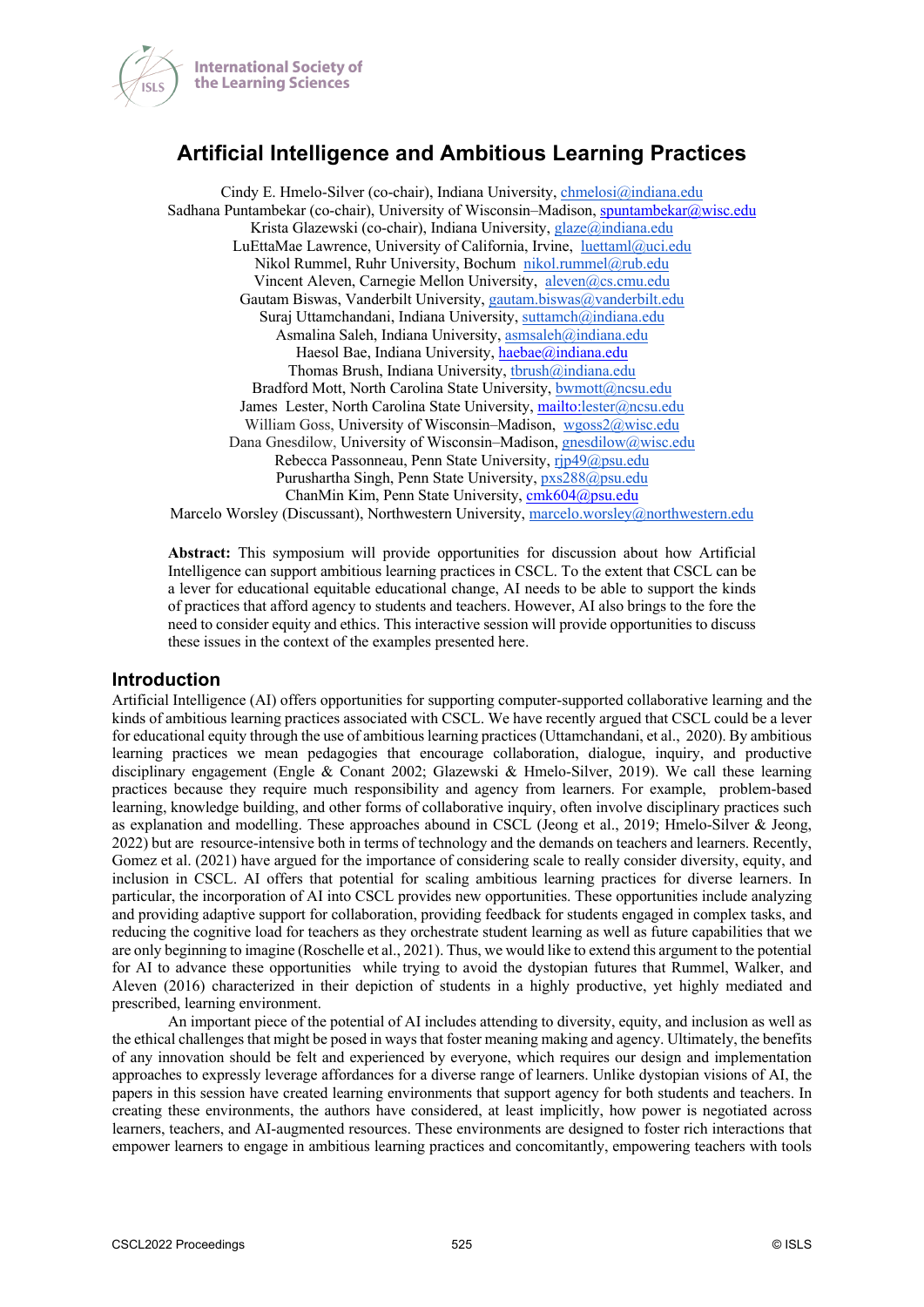

to manage the required but complex classroom orchestration (Dillenbourg et al., 2018; van Leeuwen et al., 2019). These are the tools that can enable scaling of ambitious CSCL environments but with the caution that our designs must reflect attention to equity and ethics (Roschelle et al., 2021).

This symposium will be organized with time for brief large group presentations that introduce each of the papers and smaller group discussions. Together, the papers document design, development, and empirical research efforts. Indeed in the past year, much research has been design-focused because of the COVID-19 pandemic.

Each presenter will have 5 minutes to share the major points of their paper and also address the following questions:

- 1) How did AI support developing learning environments that support ambitious learning practices?
- 2) What did AI uniquely afford?
- 3) How does your learning environment deal with issues of diversity, equity, and inclusion?
- 4) What are the ethical challenges that you have faced?

Small groups will then have 12 minutes to discuss the papers and create a slide to summarize their discussion. The discussant, Marcelo Worsley, will then comment on the themes of the session and open up for a whole group discussion, with a goal of foregrounding challenges related to issues of diversity, equity, inclusion and ethics.

#### **Acknowledgements**

This research was supported by NSF DRL # 2112635 and DRL # 2019805.

## **Ethical Consideration for Designing AI to Support Dynamic Learning Transitions**

LuEttaMae Lawrence, University of California Irvine Nikol Rummel, Ruhr University, Bochum Vincent Aleven, Carnegie Mellon University

Since individual and collaborative learning have different strengths, one way to leverage the benefits of both is by allowing students to dynamically switch between the two modes based on their needs at the moment. Managing dynamic transitions as students simultaneously work on different tasks is an ambitious learning practice because it entails high orchestration load for teachers and careful personalization of learning transitions (Uttamchandani et al., 2021). To support teachers, we investigated how AI and students can have a voice in deciding when these transitions occur and how (Echeverria et al., 2020). However, designing orchestration tools with shared participation requires explicit reflection on the equitable and ethical considerations regarding how these parties' agency, bias, and privacy are accounted for in the tool (Holmes et al., 2021). The contributions of our paper include findings regarding how *teachers* want to share control with students and the AI during dynamic transitions. We share challenges to consider when leveraging AI in ambitious learning practices including *navigating tensions of agency*, *considering privacy and transparency*, and *reflecting on biases*.

The orchestration tool we developed and discussed in this paper helps teachers identify students who may benefit from collaborative learning, pair and unpair students, and monitor their progress. The tool is positioned in the context of two AI-based tutoring systems, *Lynette*, an individual problem-solving tutoring system, and *APTA*, a collaborative tutoring system that supports mutual peer tutoring (Walker et al., 2014). We collected data from 12 middle school math teachers participating in three design phases, including constructing low-fidelity prototypes, feedback sessions, and user testing. We collected video data, observation notes, and artifacts from activities and used thematic analysis to explore what teachers needed while orchestrating dynamic transitions regarding shared control and the use of AI.

A major theme was the need to include shared control between the AI and the teachers, rather than shared control across all parties (e.g., teacher, students, and AI). Teachers rarely trusted the AI to make the decisions alone, and while some teachers thought it was good to let the students ask to be paired with someone, many found it too much to manage. They described needing the power to determine transitions between individual and collaborative learning, not students or the AI. Teachers' agency was important in facilitating learning transitions because they could use social and contextual factors from students combined with data presented in the tool. Teachers shared that data presented in the tool should be objective data, including progress, hints, and errors. They described that sensitive information including classroom dynamics and social relationships should not be embedded in the algorithm because this data is continuously changing and poses privacy issues for students. Many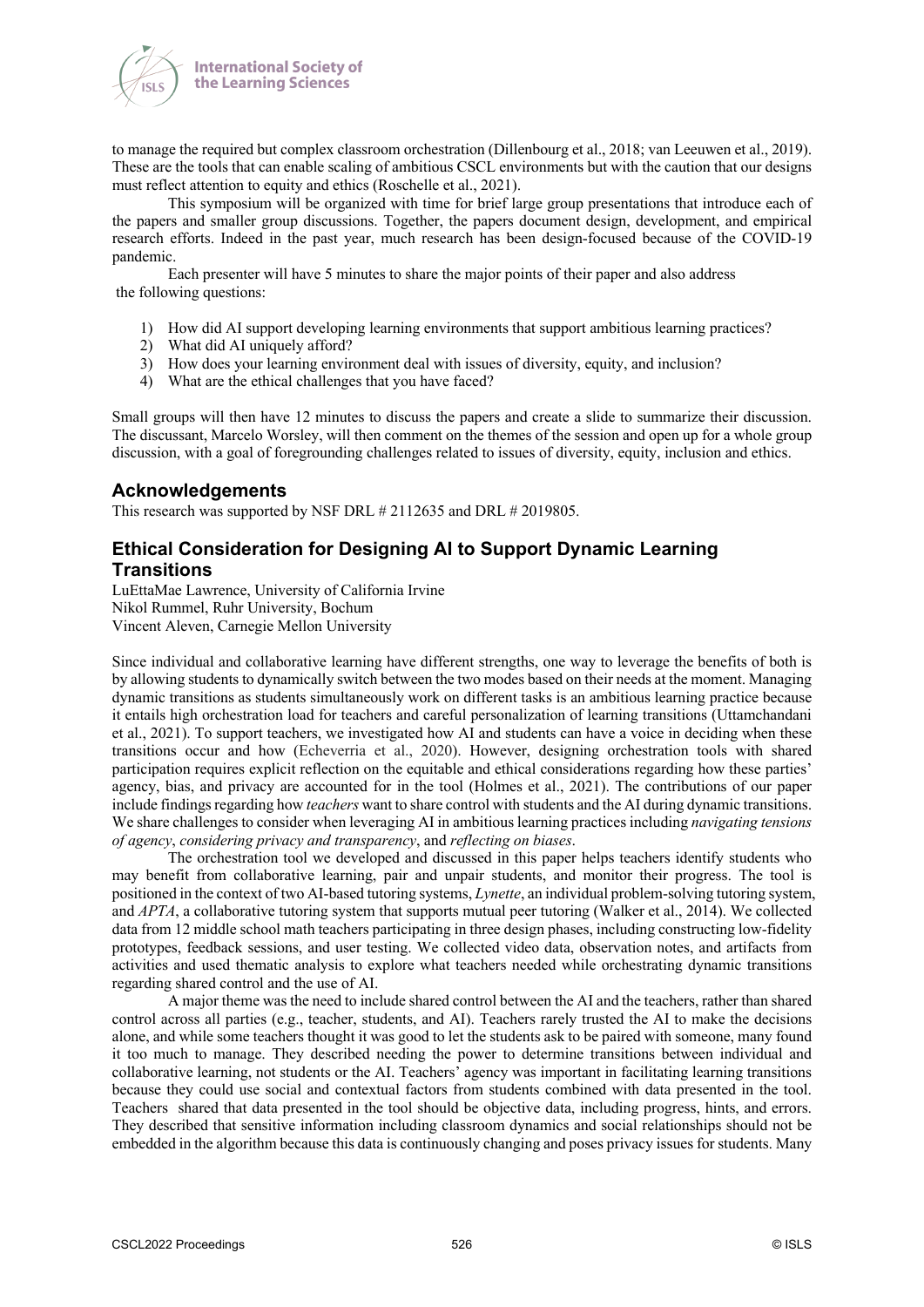



teachers felt that sharing objective data with the system was equivalent to sharing an assignment or test; therefore, was not a privacy concern. Finally, several teachers reflected on the potential for AI to hold themselves accountable. For instance, one teacher described that the orchestration tool could help create new collaborative pairs that have not worked together before by helping him reflect on his biases (e.g., not pairing students together whom he assumed would not work well).

Throughout our design process, and in preparation for initial pilot studies, we highlight three challenges that we grapple with around equity and ethics when using AI to support ambitious learning practices.

*Navigating tensions of agency and user boundaries*. Our project has explored how students' voices can be embedded in dynamic learning transitions (Echeverria et al., 2020), yet we found in our design process that many teachers were somewhat apprehensive about sharing control. Ignoring these concerns could cause teachers to not use our technology because it breaks their boundaries for how they run their classroom, yet not including students' voices compromises students' agency in advocating for their own learning. This tension between stakeholders is important to consider how we make decisions and whose voices we include. Our future work will explore design features that give students agency in dynamic transitions, while navigating the boundaries of teachers about holding power in the classroom.

*Privacy and transparency of data*. Many teachers described that sharing data about students' learning process (e.g., hints, errors) in the orchestration tool was synonymous with data they collect in their classrooms (e.g., tests, assignments), but more subjective data like classroom dynamics overstepped students' privacy. There are many issues of privacy and consent in AI education systems, wherein students should have the ability to consent, or at least have transparency, about what data is being collected and how it is used (Holmes et al., 2021). While algorithms have the potential to support ambitious learning practices, designers need to be sensitive to what data is collected and whose perspectives are prioritized regarding privacy. In the present work, we report on the needs of teachers, however, our past (Echeverria et al., 2020) and future work will continue leveraging students' voices, recognizing that even if teachers do not see privacy concerns, does not mean students feel the same about the use of their data.

*Reflecting on bias.* Teachers in our study had the impression that the AI was an unbiased party and could help them make more objective transitions. While we hypothesize shared control between parties has the potential to mitigate issues of bias by embedding accountability across humans and AI, it also runs the risk of exacerbating existing inequities. Our tool leverages both strengths and struggles of students to inform dynamic transitions, but we recognize the need to help teachers interpret this data and be explicit about how the AI's suggestions can be biased and could be used to harm and police children (Holmes et al., 2021). To do so, we need to evaluate our algorithms to identify and address any biases that may emerge and embed accountability and transparency across all parties.

### **Acknowledgments**

This research was supported by NSF Cyberlearning grant #1822861.

### **AI-Empowered STEM Learning in Open-Ended Environments**

Gautam Biswas, Vanderbilt University

Our research group focuses on developing Open-Ended Learning Environments (OELEs) in STEM domains that adopt a constructivist epistemology to support the acquisition of domain knowledge along with critical thinking and problem-solving skills (Biswas, et al., 2016). Students working in these environments have a specified learning goal, e.g., construct a model of a scientific process. To facilitate ambitious learning and problem solving (Uttamchandani, et al., 2020), we have adopted AI and Machine Learning methods that provide students with tools and resources that support hypothesis generation, solution construction, and hypothesis verification and refinement in different phases of learning. Betty's Brain (Biswas, et al, 2016), C2STEM (Hutchins, et al, 2020a), and SPICE (Zhang, et al, 2019) are examples of OELEs developed by our group.

In all of our systems, we adopt AI-driven modeling representations (e.g., causal maps, block-structured programming languages) that are intuitive, visual, and executable. The ability to execute their evolving models helps students develop important reasoning, explanation, and debugging strategies (Biswas, et al, 2016; Zhang, et al, 2021). In recent work, we have exemplified the importance of AI representations in developing Domain specific modeling languages (DSMLs) to scaffold students' computational modeling of scientific phenomena (Hutchins, et al., 2020b). DSMLs play an important role in students' synergistic learning of the STEM domain and computational thinking concepts and practices (Zhang, et al., 2021).

However, OELEs can pose significant challenges, especially to novice learners who lack prior knowledge in the domain. In past studies, we have observed that students have difficulties in keeping track of the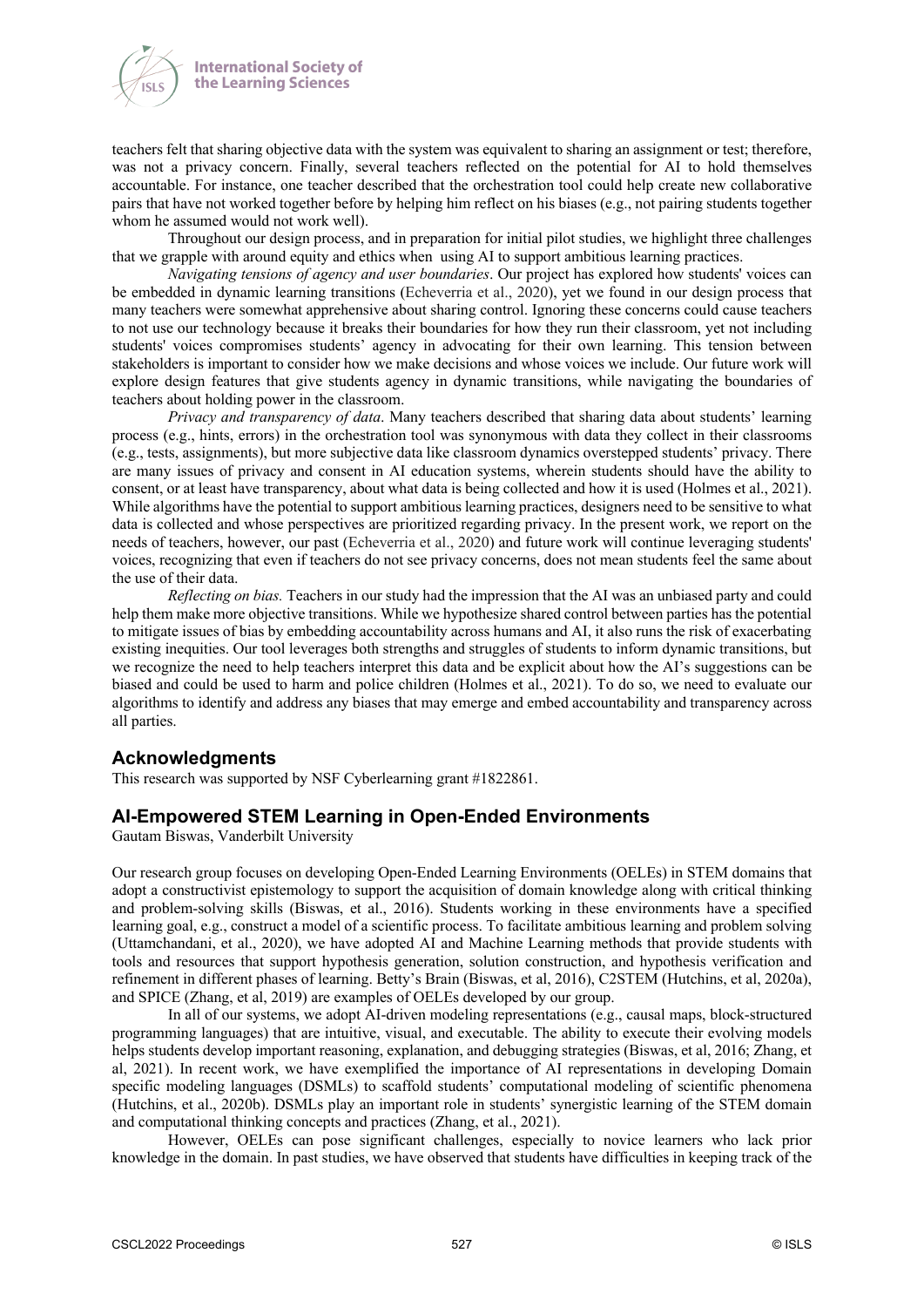

tools provided in the learning environment, and combining the use of these tools in an effective manner to accomplish their goals. These problems are further exacerbated because students' self-judgment and strategic thinking abilities may not be well developed, and they may underestimate the effort required to accomplish their tasks.

To help students understand and overcome these challenges and make progress in their learning tasks, we have developed adaptive scaffolding mechanisms in our OELEs that can monitor and interpret student difficulties, and provide adequate support to help them overcome these difficulties. To reliably interpret and respond to individual student difficulties, we have adapted model-driven learning analytics and data-driven sequence mining methods in machine learning to understand students' difficulties. With this understanding, we have also developed response mechanisms that are contextualized to match students' current task activities and be compatible with their current level of proficiency (Kinnebrew, et al., 2017). Results of studies we have run in middle school classrooms have shown that our adaptive scaffolding mechanisms led to improved student learning and use of more effective learning strategies (Basu et al, 2017, Hutchins, et al., 2021).

More recently, we have extended our approaches to provide adaptive scaffolding in collaborative learning-by-modeling environments (Snyder, et al, 2019). The focus of our scaffolds has been to help students solve problems by decomposition, and to help them develop debugging strategies to find and correct errors in their computational models. This has led to important challenges in attributing students' difficulties to their lack of knowledge of the science content, or their inability to translate their science knowledge into the correct computational forms. We have used discourse analysis to better characterize students' difficulties, by developing algorithms that facilitate automated interpretation of students' knowledge co-construction approaches and their social modes of interaction. We are currently developing deep learning based NLP techniques for automated online analysis of discourse, and designing virtual agents that can act as an additional collaborative companion in delivering these scaffolds. On the one hand, we believe that our adaptive scaffolding approaches using our AI/ML methods increase equity and diversity by providing support to a wide variety of learners in their learning and problem solving tasks. On the other, there are a number of open questions about how we may tailor these methods and our adaptive scaffolding mechanisms to account for cultural and socio-economic differences among learners.

### **Acknowledgments**

This research was supported by NSF (IIS) Cyberlearning award # 2017000 and a NSF STEM+C award DRL-1742195

## **Combining Student and Teacher Feedback for Effective Science Writing**

William Goss, University of Wisconsin-Madison Purushratha Singh, Penn State University Sadhana Puntambekar, University of Wisconsin-Madison Dana Gnesdilow, University of Wisconsin-Madison ChanMin Kim, Penn State University Rebecca Passonneau, Penn State University

In this paper, we will discuss how we are supporting students in grades 6-8 to write explanations in science. We conducted two participatory design studies with a total of 14 teachers to understand what feedback will be useful to their students, and how the information from students' writing should be presented to teachers. We will present data from these studies and also from our classroom studies using the automated feedback provided to students. Our approach to design includes working with teachers and students from a range of backgrounds and with differing levels of writing ability. Writing science explanations is challenging for students especially students who might struggle with writing in English. The examples from students with different backgrounds that we are using during our design process will provide us with information on the difficulties students experience in writing. Further, our dashboard will be available to support teachers working with students with special needs in classrooms. This provides a way to support teachers to be sensitive to students who need additional help, when a single teacher may not have the time to provide such individual support.

Using evidence to build scientific explanations and make claims is a central practice by which scientific knowledge is generated and learned (Berland & Hammer, 2012; Reiser, Berland, & Kenyon, 2012). However, students often do not understand what a scientific explanation is and frequently write incomplete, non-causal accounts of scientific phenomena (Seah, 2016), often without using data (Sandoval & Millwood, 2005). Additionally, the complex, iterative, and time-consuming nature of writing explanations limits the timeliness and quality of teachers' feedback (Berland et al., 2016; Duschl & Bybee, 2014). We address these issues by providing feedback to students both during and after they write explanations in science. Additionally, a teacher dashboard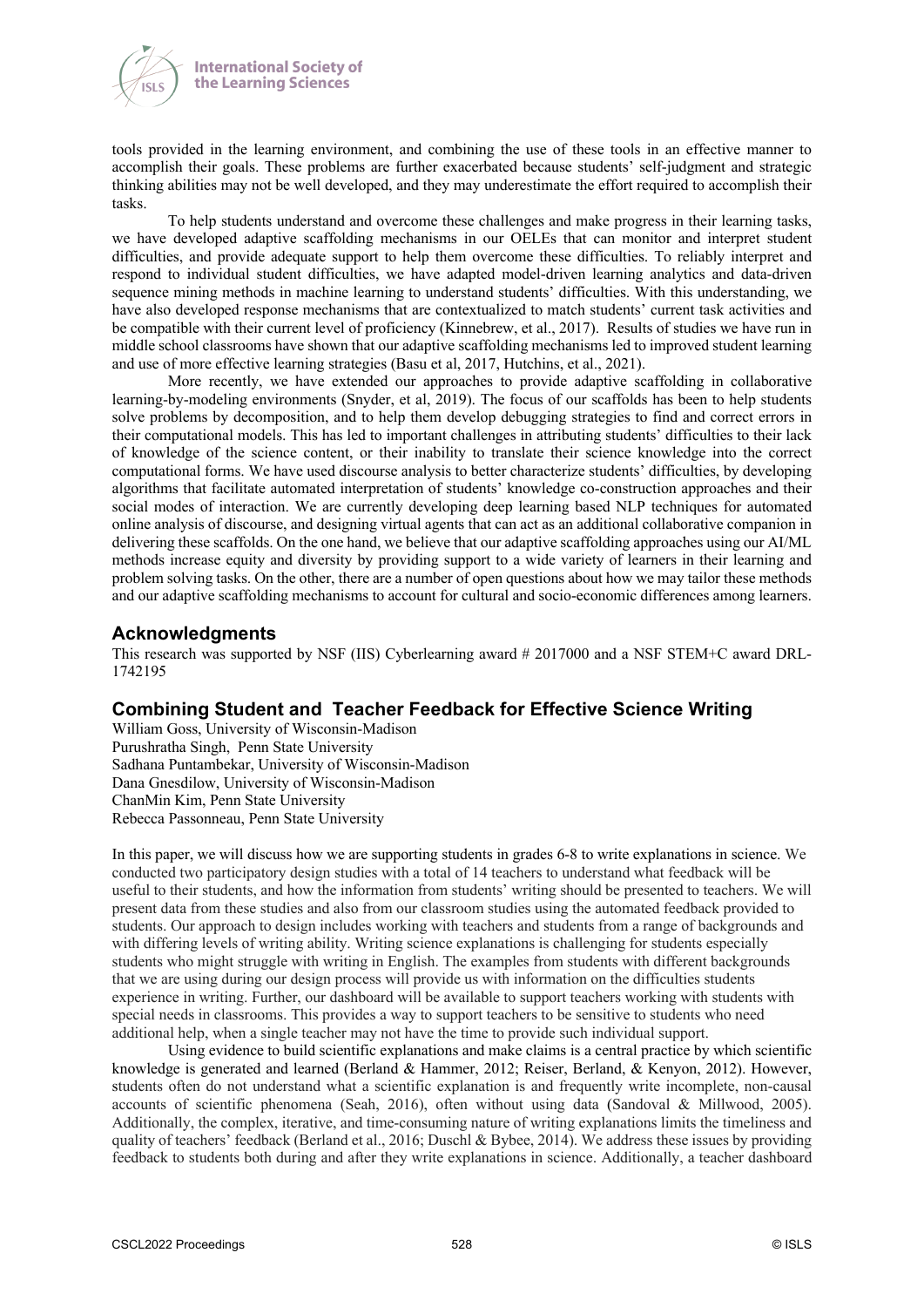

will provide information to teachers about students' writing, which they can use during class discussions. The teacher dashboard will give insights to teachers about how well students are understanding the material they are being taught, and give teachers the ability to address incorrect conceptions as they occur in the classroom. Our design includes providing students with feedback at two stages–during writing and after completion of writing explanations. In both stages, our focus will be on supporting students to include three key aspects of writing science explanations, i.e., description of a scientific phenomenon, (2) providing explanation of relations including causal relations; and (3) use evidence or patterns of data to support explanations which we adapted from Braaten and Windschitl (2011).

Support during the writing process*:* In the first stage, our focus will be on providing prompts that cover all aspects of a scientific explanation mentioned above. Students' explanations will be examined in real time for descriptions of the phenomena, connections they are making, and for use of evidence. We will utilize simple text mining techniques to ensure key ideas are mentioned in student responses, places where explanations about key ideas could be strengthened. By examining past student responses, analyzed either by an automated system or manually, we can determine how students represent ideas in their writing, and use the best responses. This general technique can be applied to both equations and data as well, so students can be alerted when they are overusing, or more likely, underusing these components to back their claims. As our project is used in more classrooms, with more students, we will continue to collect more data to allow us to provide more accurate feedback that is tailored to individual students.

Support after students complete their explanations: To provide students with feedback on their writing, we are adapting PyrEval—a wise crowd approach to content analysis (Passonneau et al., 2018; Gao et al. 2019a&b). The PyrEval software contrasts with previous work on automated writing support through its focus on identifying complete propositions, and comparing the meanings of full propositions to recognize paraphrases of the same content. In addition to quantitative scores on importance of ideas in a student passage, it also produces a qualitative assessment that identifies which phrases used by the student correspond to more or less important ideas. The original version of PyrEval constructs a model of important propositions derived from a small set of reference passages independently written to the same prompt by expert writers—the wise crowd. It implements a manual annotation method that was originally developed to assess the content of source-based summaries, e.g., reading comprehension passages. From pre-trained, high-quality vector representations of words in a large vocabulary, it creates vector representations of propositions, essentially atomic tensed clauses. The original version assigns a higher importance weight to ideas that are expressed in more of the wise crowd passages. Through reliance on meaning vectors extracted from the wise crowd samples, the method assesses similarity of meaning (content units) in a student passage to the model content units. For use in a middle-school setting with a known curriculum, we have adapted PyrEval to use a content model that is partly derived automatically from historical essays, and partly manually curated to align well with a rubric. Its ability to provide quantitative and qualitative assessment of propositions provide a foundation to develop curriculum-specific and student-specific feedback.

We will also provide teachers with feedback on students' writing. We will combine data such as the content that was covered, how the content was presented, and relate that with the strengths and deficiencies found in students' writing.

## **Acknowledgments**

This research was supported by NSF DRK-12 collaborative awards #2010351 and #2010438.

## **Human-centered Automation and Deliberately Limited Labels as Design Principles of Ambitious Learning Practices**

Suraj Uttamchandani, Indiana University Asmalina Saleh, Indiana University Haesol Bae, Indiana University Krista Glazewski, Indiana University Cindy E. Hmelo-Silver, Indiana University Thomas Brush, Indiana University Bradford Mott, North Carolina State University James Lester, North Carolina State University

Ambitious learning practices are a natural way for CSCL scholars to conceptualize the relationship between technology and equity. However, these practices are fundamentally a political approach to thinking about pedagogy and require deep consideration of work that is explicitly sociopolitically and ethically informed if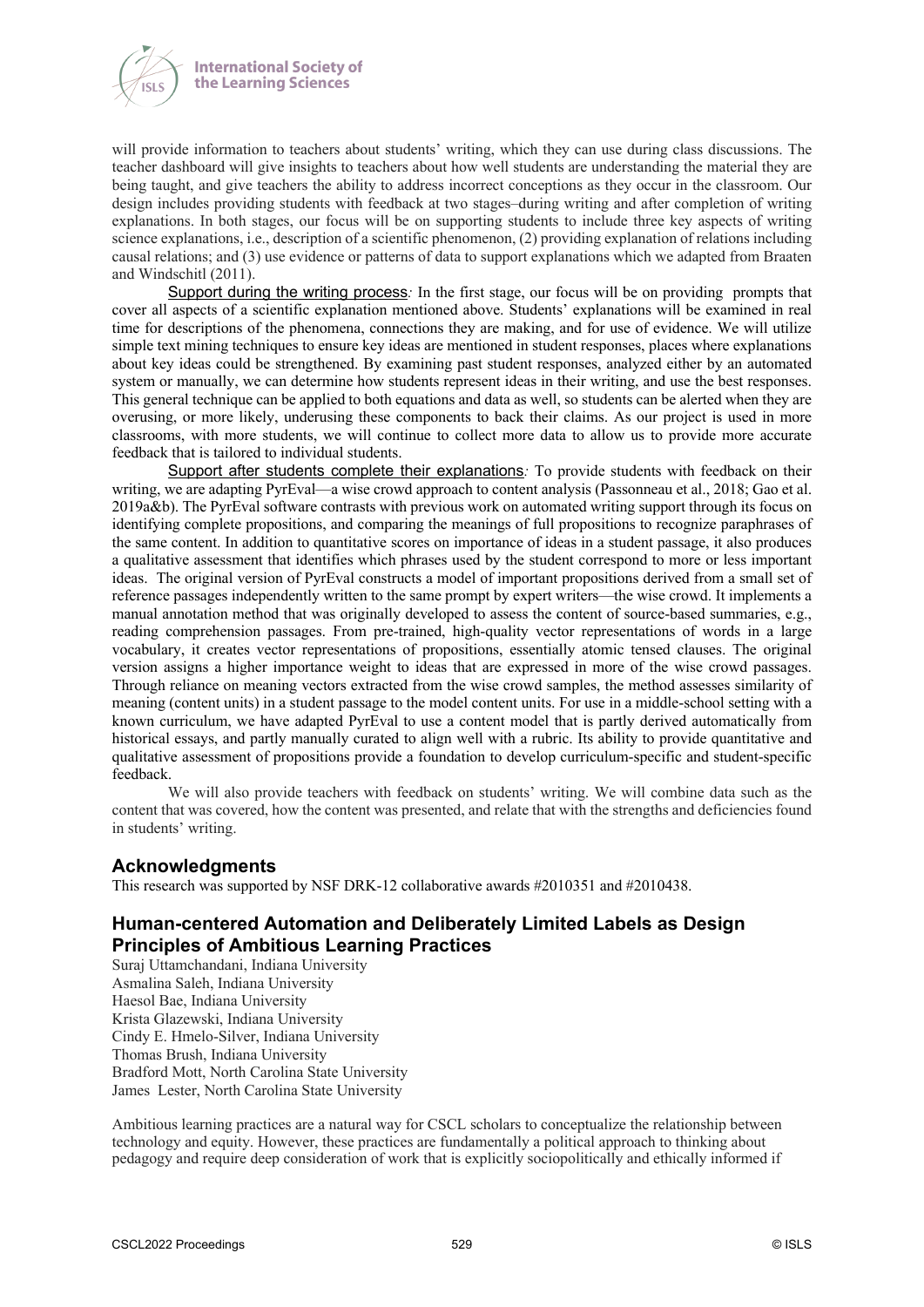

they are to achieve their aims (Uttamchandani et al., 2020). Equity-oriented studies in the learning sciences, for instance, often rely on promoting heterogeneity and utilize qualitative methodologies for understanding and measuring learning (Uttamchandani, 2018). This task alone can be challenging in the CSCL context and even more so when we factor in the role of AI in education. Because of their use of learning analytics, AI projects may rely on a "normed" student model and flag those that are deviant (Aguilar, 2018). Further, AI models tend to rely on quantifying and objectifying learning in order to function effectively. Separately from this tension is the fact that AI technologies have and continue to be used with minoritized communities in dangerous ways that make people wary of AI (for example, for privacy reasons) (e.g., Noble, 2018). In this paper, we explore how we began to navigate these tensions through two principles: (1) human-centered automation and (2) deliberately limited labels.

We explore these tensions in the process of designing an orchestration assistant (OA) to support middle school teachers and students to collaboratively investigate phenomena in complex ecosystems while engaging with a problem-based learning scenario in a game-based learning environment, CRYSTAL ISLAND: ECOJOURNEYS. Because such environments require demanding facilitation approaches, the OA leverages a teacher dashboard, and extends the dashboard in ways that aim to support teachers in more successful classroom orchestration (Dillenbourg et al., 2018; van Leeuwen et al., 2019). The OA will provide teachers with real-time information about groups' participation, progress, and nature of their scientific discussion. It will have *prospective* tools to support teachers in lesson planning before class, *concurrent* tools to support real time classroom orchestration, and *retrospective* guidance to support teachers in reflecting on how class went.

AI technologies play a significant role in the design of the orchestration assistant. Machine learning techniques are deployed to create models of how students engage with the learning environment, and are the basis for understanding what information should be presented to a teacher (for example, because student activity is somehow unusual). In addition, recommender systems can help discover teacher preferences and patterns of use regarding group prompts or individual assistance. This in turn, can support teachers with varying teacher expertise and instructional background. Computer vision techniques are deployed to process students' gaze, facial expression, and body posture to further ascertain and triangulate information about students' engagement or participation. AI techniques provide a way for teachers to monitor multiple students at the same time, and support teachers in understanding their instructional practices by learning about their preferences and facilitation strategies.

In designing an orchestration assistant to support ambitious learning practices, several design considerations at the intersection of ethics, equity and AI emerged. We consistently reminded ourselves that the orchestration assistant is a *human-in-the-loop* technology, where human decision-makers are ultimately responsible for taking consequential pedagogical actions. We were animated by a *principle of human-centered automation.* Although dramatic, we use this term to intentionally move against dominant discourses that envision the primary role of AI in the classroom as to automate things like giving feedback. While some automation is part of our design, a principle of human-centered automation allowed us to focus on what is not being automated: the decisions teachers make about what to say, to which groups of students, and when. Then, AI technology is designed to help support those decisions through giving teachers a comprehensive, yet tightly-focused and actionable amount of information about learners. The role of the AI, then, is truly to support a teacher but never to replace one, and any automated features should be about "freeing up" the teacher to make the kinds of consequential pedagogical decisions that only a teacher can given their professional vision (van Leeuwen et al., 2019), and that are necessary for successful ambitious learning practices. For example, the orchestration assistant provides the teacher with student information, but does not evaluate teachers' performance or reaction to that information. Instead, it provides teachers information about their facilitation strategies in relation to specific group profiles and requests that the teachers evaluate the effectiveness of these strategies.

We were also guided by a *principle of deliberately limited labels* to enable teachers to think and act expansively*.* While AI is often useful to sort and categorize students, we are cautious of how these groupings are typically labeled and how they frame and sometimes even diagnose learners. We are especially cautious about deficit framings that are routinely applied to students with disabilities, students of color, and other minoritized students. For example, while groups progress through the game at different rates, it was crucial to us that we did not label groups as "slow." Similar framings to avoid were labeling students as "bad collaborators" or "off-task." Instead, we considered the information teachers needed to know because they could contextualize that information, placing emphasis on descriptive but not diagnostic information. For example, teachers are given information about where each group is in the game, without interpretation from the AI labeling a group "behind." Rather, we focused on the extent that student participation in groups are relatively similar to one another. Then, the teacher is empowered to re-specify what is "normal" in their classroom, or even abandon this idea. This also has the advantage of helping balance between giving teachers too much raw data to be interpretable vs. over-interpreting such data.

The principles of human-centered automation and deliberately limited labels provide a path to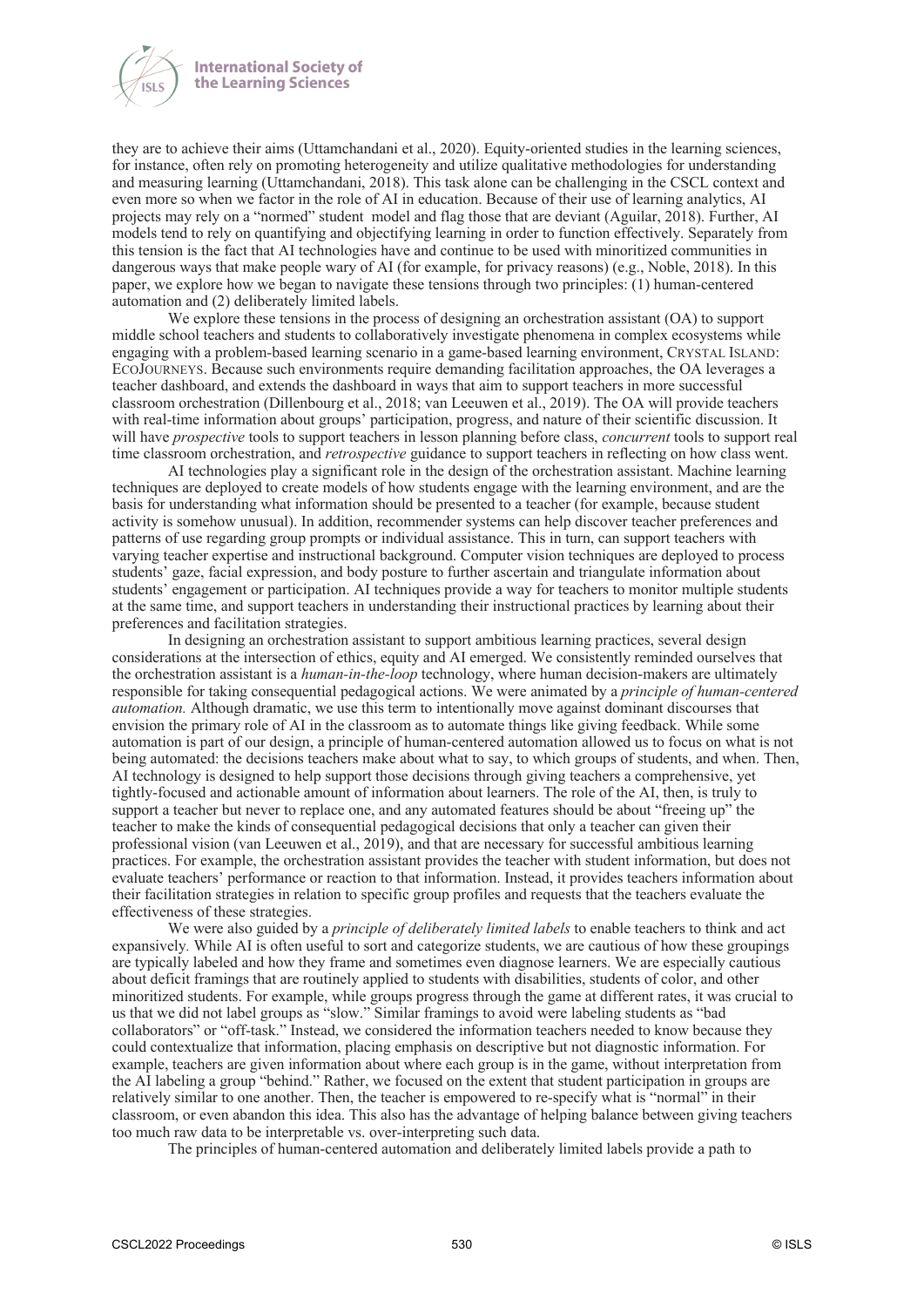

**International Society of** the Learning Sciences

continue thinking at the intersection of critical perspectives and AI technologies to design for ambitious learning practices.

## **Acknowledgements**

This work is supported by the National Science Foundation through grants IIS-1839966, and SES-1840120.

## **References**

- Aguilar, S. J. (2018). Learning Analytics: at the Nexus of Big Data, Digital Innovation, and Social Justice in Education. *TechTrends, 62(*1), 37-45. https://doi.org/10.1007/s11528-017-0226-9
- Basu, S., Biswas, G., Kinnebrew, J.S. (2017). Learner modeling for adaptive scaffolding in a Computational Thinking-based science learning environment. User Modeling and User-Adapted Interaction, 27(1), 5- 53.
- Berland, L. K., & Hammer, D. (2012). Framing for scientific argumentation. *Journal of Research in Science Teaching*, *49*(1), 68-94.
- Berland, L. K., Schwarz, C. V., Krist, C., Kenyon, L., Lo, A. S., & Reiser, B. J. (2016). Epistemologies in practice: Making scientific practices meaningful for students. *Journal of Research in Science Teaching*, *53*(7), 1082-1112.
- Biswas, G., Segedy, J.R., & Bunchongchit, K. (2016). From Design to Implementation to Practice A Learning by Teaching System: Betty's Brain. International Journal of Artificial Intelligence in Education, 26(1), 350-364.
- Braaten, M. & Windschitl, M. (2011). Working towards a stronger conceptualization of scientific explanation for science education. *Science Education, 95*, 639-669.
- Dillenbourg, P., Prieto, L. P., & Olsen, J. K. (2018). Classroom Orchestration. In F. Fischer, C. E. Hmelo-Silver, S. R. Goldman, & P. Reimann (Eds.), *International Handbook of the Learning Sciences* (pp. 180–190). London, UK: Routledge.
- Duschl, R. A., & Bybee, R. W. (2014). Planning and carrying out investigations: An entry to learning and to teacher professional development around NGSS science and engineering practices. *International Journal of STEM Education*, *1*(1), 12.
- Echeverria, V., Holstein, K., Huang, J., Sewall, J., Rummel, N., & Aleven, V. (2020, September). Exploring Human–AI Control Over Dynamic Transitions Between Individual and Collaborative Learning. In *European Conference on Technology Enhanced Learning* (pp. 230-243). Springer, Cham.
- Engle, R. A., & Conant, F. R. (2002). Guiding principles for fostering productive disciplinary engagement: Explaining an emergent argument in a community of learners classroom. *Cognition and Instruction, 20*, 399-484.
- Gao, Y., Chen, S, & Passonneau, R.J. (2019a, Nov.). Automated Pyramid summarization evaluation. *Proceedings of the 23rd Conference on Computational Natural Language Learning*, (pp. 404–418). Hong Kong, China
- Gao, Y., Driban, A., McManus, B. X., Musi, E., Davies, P. M., Muresan, S., & Passonneau, R. J. (2019b, August). Rubric reliability and annotation of content and argument in source-based argument essays. *In Proceedings of the Fourteenth Workshop on Innovative Use of NLP for Building Educational Applications (pp. 507-518).*
- Glazewski, K. D., & Hmelo-Silver, C. E. (2019). Scaffolding and supporting use of information for ambitious learning practices. *Information and Learning Sciences, 120*(1/2), 39-58.
- Gomez, K., Gomez, L. M., & Worsley, M. (2021). Interrogating the role of CSCL in diversity, equity, and inclusion. In *International Handbook of Computer-Supported Collaborative Learning* (pp. 103-119). Springer.
- Hmelo-Silver, C. E., & Jeong, H. (2022). Synergies Among the Pillars. In *Handbook of Open, Distance and Digital Education* (pp. 1-16). Springer Singapore. https://doi.org/10.1007/978-981-19-0351-9\_83-1
- Holmes, W., Porayska-Pomsta, K., Holstein, K., Sutherland, E., Baker, T., Shum, S. B., ... & Koedinger, K. R. (2021). Ethics of AI in education: towards a community-wide framework. *International Journal of Artificial Intelligence in Education*, 1-23.
- Hutchins, N.M., Basu, S., McElhaney, K., Chiu, J., Fick, S., Zhang, N., & Biswas, G. (2021). Coherence across conceptual and computational representations of students' scientific models. In E. de Vries, J. Ahn, & Y. Hod (Eds.), *15th International Conference of the Learning Sciences* – ICLS 2021 (pp. 330-337). International Society of the Learning Sciences.